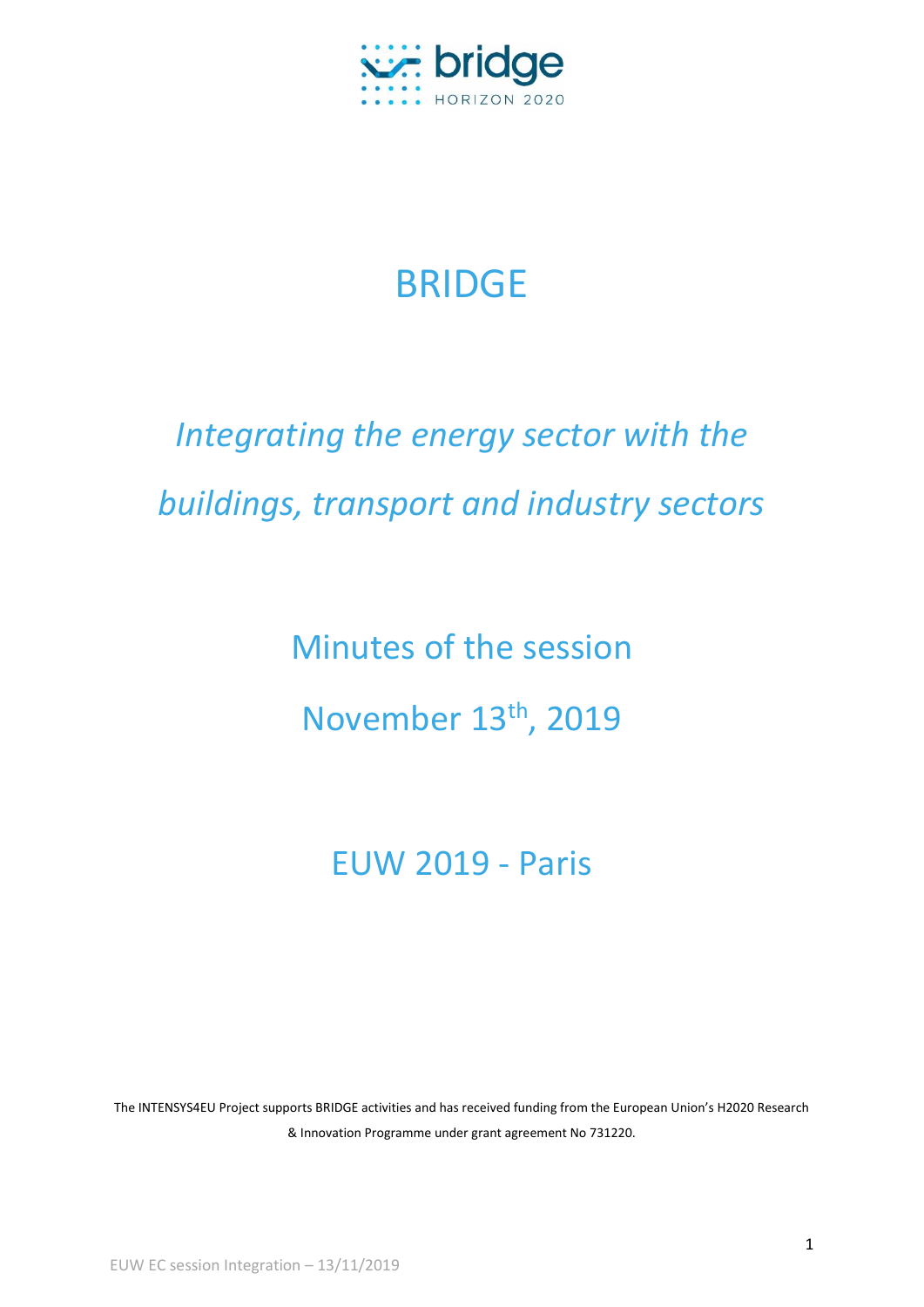

## **EUW 2019, Paris – EC Session on Integration EU project zone – 13 November 2019, 14:00 – 17:15**

The session invites projects representatives to discuss their approach to integrate the building, transport and industry sectors in the energy grid management, so that they can contribute to the grid stability for the benefit of the whole system, by offering flexibility in energy consumption or production.

The different PPT presentations are uploaded in the restricted area of the BRIDGE website. More information about the BRIDGE project presented during the afternoon can be found in the BRIDGE Brochure (https://www.h2020-bridge.eu/).

| 14:00-14:05 | Introduction by the Commission, Eric Lecomte (DG ENER.C2)                                                                                                                                                                                                                                                                                                                                                                                                                                                                                                                                                                                                                                                                                                                               |
|-------------|-----------------------------------------------------------------------------------------------------------------------------------------------------------------------------------------------------------------------------------------------------------------------------------------------------------------------------------------------------------------------------------------------------------------------------------------------------------------------------------------------------------------------------------------------------------------------------------------------------------------------------------------------------------------------------------------------------------------------------------------------------------------------------------------|
|             | Presentation of the agenda and participants.                                                                                                                                                                                                                                                                                                                                                                                                                                                                                                                                                                                                                                                                                                                                            |
| 14:05-14:15 | Policy context - Regulatory, Antonio Lopez-Nicolas (DG ENER.C1)                                                                                                                                                                                                                                                                                                                                                                                                                                                                                                                                                                                                                                                                                                                         |
|             | Sector integration is about holistic link between different sectors:<br>transport, heating & cooling, industry, agriculture, electricity. Four<br>possible ways of sector integration are highlighted:<br>Direct electrification, e.g. heat pumps, electric vehicle;<br>Decarbonizing sectors like aeronautics and industry is less<br>evident: solutions will rely on P-to-G, Hydrogen, e-liquids, e-<br>gases;<br>Efficient use of resources: waste heat form industry and data<br>centres;<br>Energy storage and sector interfaces.<br>The rational for sector integration is that we have today an electrical<br>power system with 31% of RES - with a target of 55% renewables in<br>electricity by 2030.<br>Decarbonization effort in the energy sector will not be enough if the |
|             | transport and heating & cooling sectors are not all integrated. We have<br>to optimise the system as a whole. What could be done to remove<br>barriers? Incentives taxes, etc. are looked at.                                                                                                                                                                                                                                                                                                                                                                                                                                                                                                                                                                                           |
| 14:15-14:25 | Policy context - R&I, Eric Lecomte (DG ENER.C2)                                                                                                                                                                                                                                                                                                                                                                                                                                                                                                                                                                                                                                                                                                                                         |
|             | Integrating the electricity together with the heating sector, industry,<br>agriculture and transport sectors will be performed notably through<br>other energy vectors. Biogas, synthetic gas, hydrogen will play a bigger<br>role not only as energy vector for industry but also as feedstock, in<br>order to reach carbon neutrality at lowest cost.                                                                                                                                                                                                                                                                                                                                                                                                                                 |

#### **Part 1**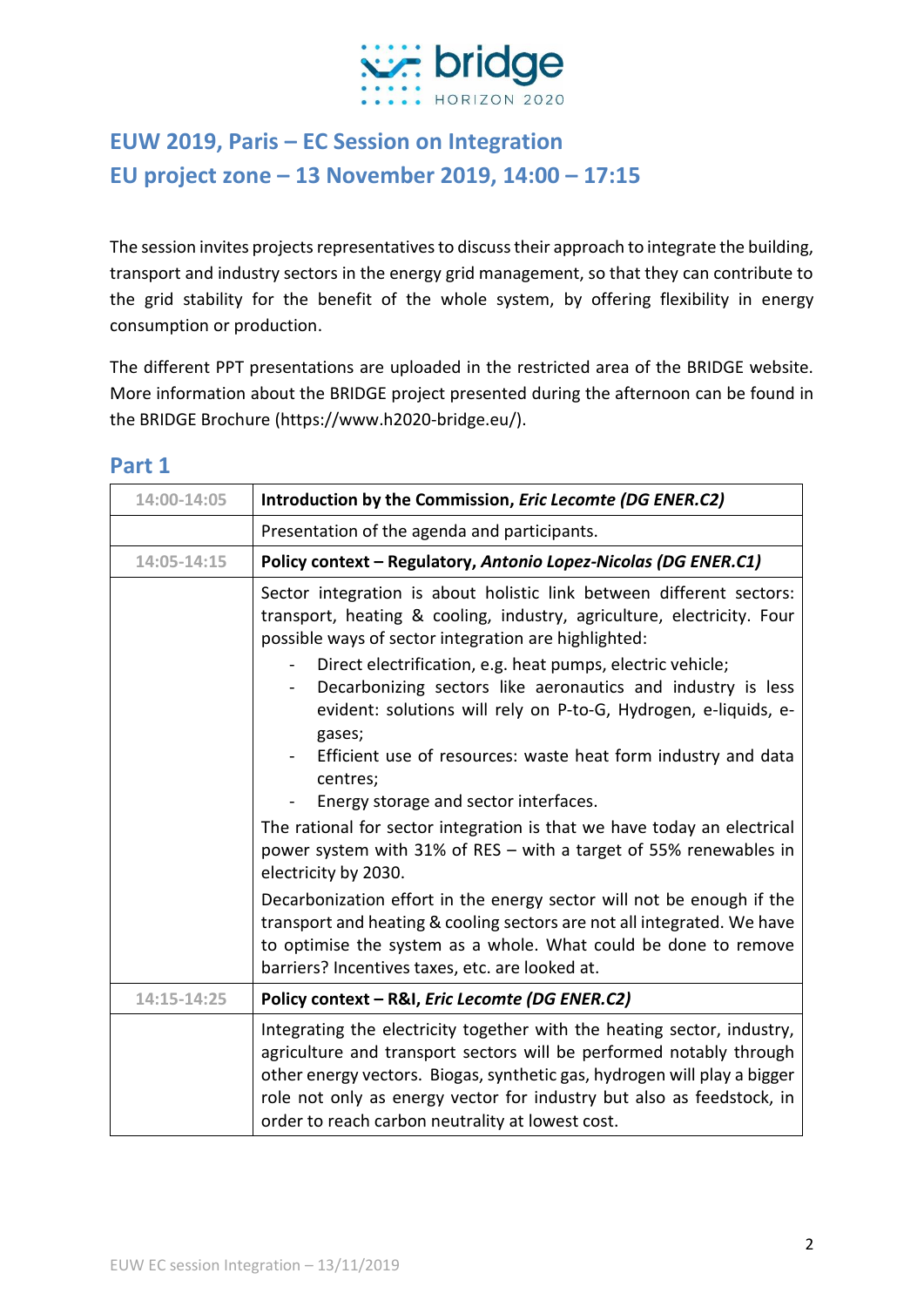

|                                                     | Under H2020, EUR 5.9 billion are dedicated to energy, a significative<br>budget for energy through several calls. BRIDGE initiative gathered 44<br>high TRL projects since the beginning (about 500M€ of funding).<br>Fuel Cell Hydrogen and SPIRE private-public partnerships are other<br>H2020 programmes that tackle the decarbonization challenges in the<br>industry. The SPIRE is looking how to decarbonize the industry, through<br>industrial symbiosis and heat/power use flexibility.<br>Examples of Fuel Cell Hydrogen projects: H2FUTURE, GrlnHy2.0;<br>national project: HYBRIT (Swedish funding).                                                        |
|-----------------------------------------------------|--------------------------------------------------------------------------------------------------------------------------------------------------------------------------------------------------------------------------------------------------------------------------------------------------------------------------------------------------------------------------------------------------------------------------------------------------------------------------------------------------------------------------------------------------------------------------------------------------------------------------------------------------------------------------|
| 14:25-14:55                                         | Presentations of projects (5' per project) and Q&A - focus on technical<br>benefits/challenges of sector integration, moderated by Mariana<br>Stantcheva (INEA)<br>The questions addressed are: what are the sectors and energy vectors<br>integrated; how they integrate these sectors, via open or closed<br>platforms and how can the Platforms work together; how do they<br>contribute to stabilise the grid for the benefit of the whole system?<br>The main points discussed are highlighted below by project.                                                                                                                                                    |
| InteGRIDy,<br>Javier Valiño                         | The InteGRIDy project touches upon Building and Transport integration<br>with the aim to facilitate the optimal and dynamic operation of the<br>Distribution Grid. Interoperability is performed with Cross-functional<br>Standardized Interfaces API layer. With 27 tools, covering different<br>layers, the Cross-functional Modular Platform developed within the<br>project, enables data exchange and integrate innovations with<br>different TRL and precommercial tools.                                                                                                                                                                                          |
| <b>PLANET,</b><br><b>Mariapia</b><br><b>Martino</b> | The PLANET project is developing solutions to use other network<br>infrastructures (i.e., gas network and district heating) as energy buffer<br>for accommodating the electricity produced in excess by renewable<br>energy source-based power plants. The excess of energy is converted<br>through innovative conversion systems, e.g.:<br>Power-to-Heat connected to buildings, by exploiting their<br>thermal inertia (Virtual Energy Storage);<br>Power-to-Heat directly connected to district heating and<br>improve decarbonization of heating network.<br>The electricity grid conditions are improved at 15-min level, i.e.,<br>considering intraday conditions. |
| IElectrix, Pierre-<br>Jacques Le<br>Quellec         | The aim of the IElectrix project is to promote the enabler role of the<br>DSO to connect energy communities' customers to the electricity<br>distribution network. One of the objectives is to increase local use of<br>renewables and grid resilience.<br>Four European and one India real-scale demonstrators are deployed<br>within the project in order to demonstrate the essential role of the<br>DSO. Every country has specific constraints. Mobile storage units,<br>demand side response schemes and grid digitalization will be                                                                                                                               |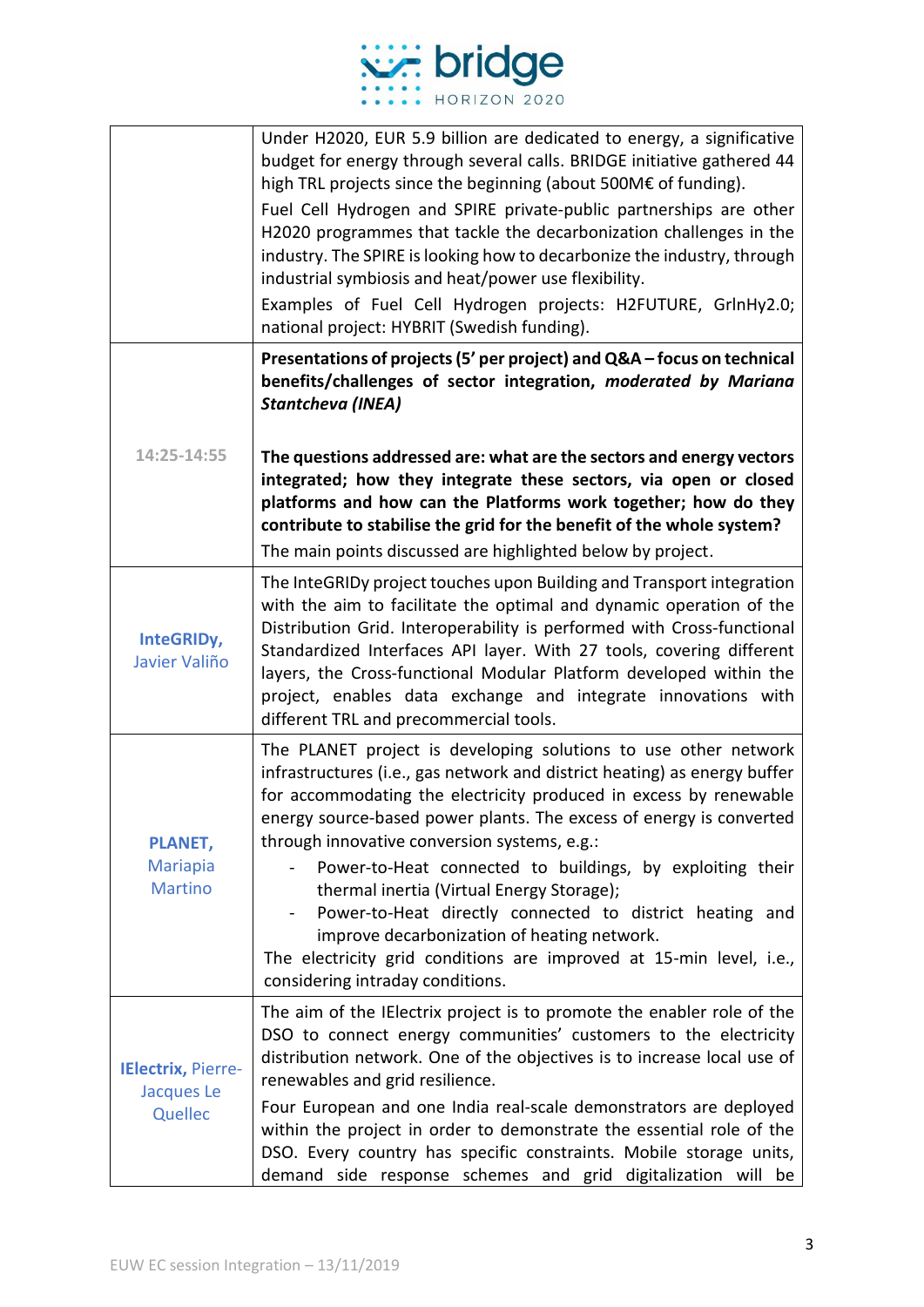

|                                          | implemented in the different demonstrators. The flexibility is looked at<br>from the generation side. Regarding the contribution to stabilise the<br>grid, network stability use cases including Resiliency will be studied.                                                                                                                                                                                                                                                                                                                                                                                                                             |
|------------------------------------------|----------------------------------------------------------------------------------------------------------------------------------------------------------------------------------------------------------------------------------------------------------------------------------------------------------------------------------------------------------------------------------------------------------------------------------------------------------------------------------------------------------------------------------------------------------------------------------------------------------------------------------------------------------|
|                                          | The INTEGRID project covers two main goals:                                                                                                                                                                                                                                                                                                                                                                                                                                                                                                                                                                                                              |
| <b>INTEGRID,</b><br>Ricardo André        | demonstrate how DSO can play a role for market facilitator;<br>test and validate solutions in an integrated environment<br>enabling DSOs to plan and operate the network in a stable,<br>secure and economic way.                                                                                                                                                                                                                                                                                                                                                                                                                                        |
|                                          | InteGrid applications cover several assets from wind turbines to water<br>facilities, buildings, commercial facilities, etc. The platform developed<br>within the project bridges the gap between the distribution grid<br>technical needs and its stakeholders. InteGrid is ensuring replicability<br>in a multi-geography demonstrator. Reminder of the time frame within<br>which InteGrid solves the grid constrains: It covers intraday time frames<br>in both LV and MV sides, bridging consumers and distribution grid<br>needs in a smart grid paradigm. The demonstration will end in June<br>2020 and the results will be shared at that time. |
| <b>RESPOND, Laura</b><br><b>Martinez</b> | The RESPOND project aims to develop solutions that will deliver<br>demand response at the building level. It proposes optimized control<br>option for end consumer. Three utilities participate to test the<br>RESPOND solution in the residential sector.                                                                                                                                                                                                                                                                                                                                                                                               |
|                                          | One of the main objectives of the project is to engage building<br>occupants for adapting their behaviour and use the high penetration of<br>renewables energy argument to promote the demand response.<br>Moreover, the RESPOND solution creates new business opportunities.                                                                                                                                                                                                                                                                                                                                                                            |
| <b>PACE, Thomas</b><br>Vanhauwaert       | The PACE project develops Fuel Cell micro-Cogeneration unit. The main<br>objectives are to bring hydrogen to home and produce their own<br>electricity and heat, as well as reduce the cost of the technology<br>without subsidies from the government. The technology can be used<br>for charging EV and powering heat pumps.                                                                                                                                                                                                                                                                                                                           |
|                                          | Panel discussion on technical aspects, with projects participants and<br><b>European Commission</b>                                                                                                                                                                                                                                                                                                                                                                                                                                                                                                                                                      |
| 14:55-15:20                              | The questions addressed are: How to better work together across the<br>projects, to overcome the challenges, maximise the benefits and<br>share lessons learned?<br>The main points discussed during the panel discussion are highlighted<br>below by project.                                                                                                                                                                                                                                                                                                                                                                                           |
|                                          | RESPOND: Regarding demand response, more specific regulation for<br>privacy data is requested, in addition of the GDPR.                                                                                                                                                                                                                                                                                                                                                                                                                                                                                                                                  |
|                                          | IElectrix: A closed platform is used but based on international<br>standards for the mobile apps, ensuring interoperability and the<br>development of plug and play systems are needed. In India,<br>recommendations about fees and regulations have to be formulated to                                                                                                                                                                                                                                                                                                                                                                                 |
|                                          | the regulation bodies.                                                                                                                                                                                                                                                                                                                                                                                                                                                                                                                                                                                                                                   |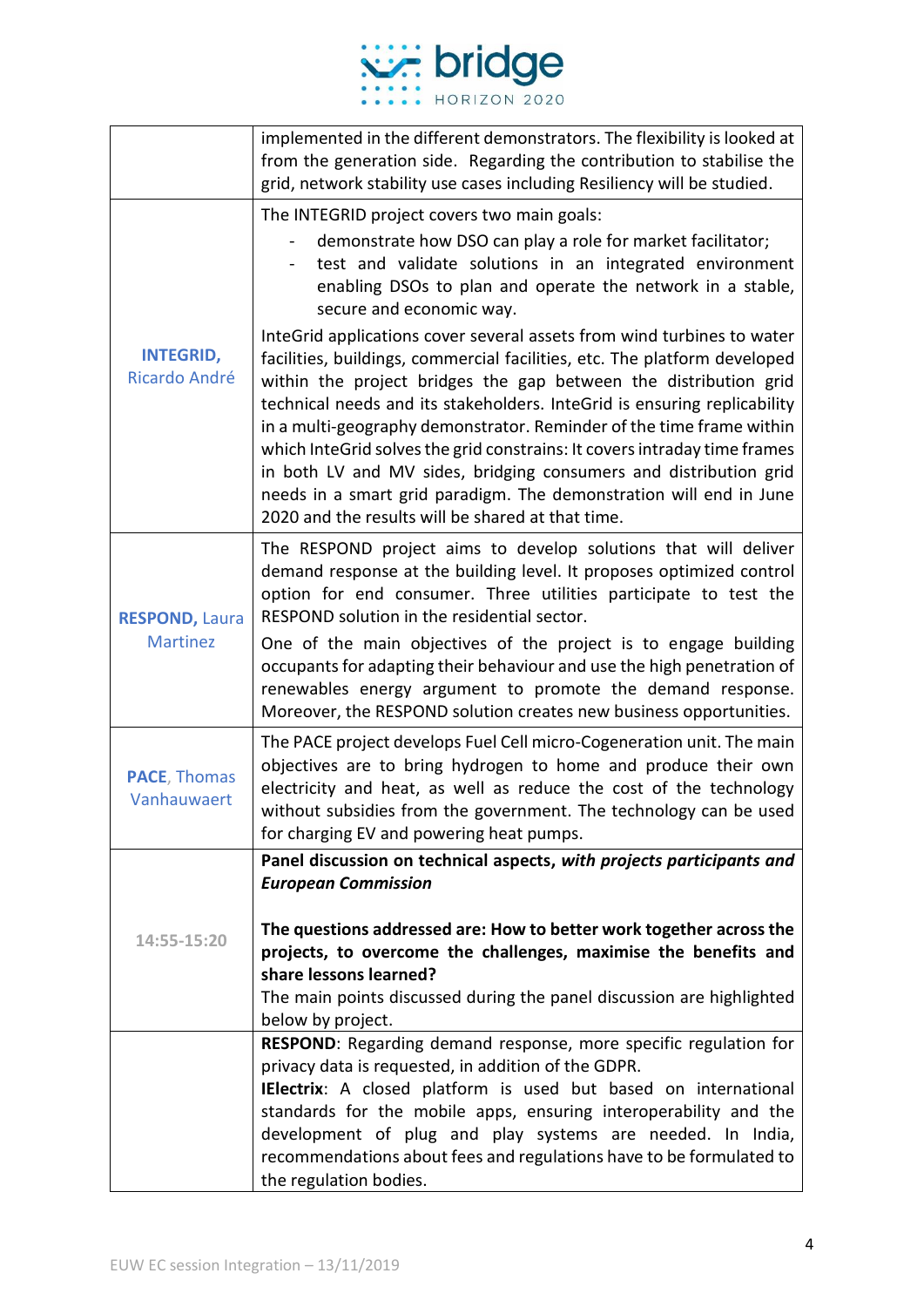

|             | PLANET: Industrial data are interoperable. An open-source middleware                                                                                                                                                                                                                                                                                                                                                                                                                                                                                                                                                                                                                                                                                                                                                                                                                                                                                                                                                                                                                                       |
|-------------|------------------------------------------------------------------------------------------------------------------------------------------------------------------------------------------------------------------------------------------------------------------------------------------------------------------------------------------------------------------------------------------------------------------------------------------------------------------------------------------------------------------------------------------------------------------------------------------------------------------------------------------------------------------------------------------------------------------------------------------------------------------------------------------------------------------------------------------------------------------------------------------------------------------------------------------------------------------------------------------------------------------------------------------------------------------------------------------------------------|
|             | is under development.                                                                                                                                                                                                                                                                                                                                                                                                                                                                                                                                                                                                                                                                                                                                                                                                                                                                                                                                                                                                                                                                                      |
|             | Social acceptance of the solutions?<br><b>INTEGRID:</b> The first way is to inform the people and establish a trust-<br>based relationship with local communities. If utilities are able to explain<br>why the data are needed it will avoid most of the issues about social<br>acceptance. The drivers are different depending on the communities<br>and the sector that you want to integrate (residential, industrial,<br>commercial customers etc). The strategies have to be adapted.<br>IElectrix: Storage system enable to consume the locally produced<br>electricity. In India, a High-School have been integrated. Students can<br>spread the messages to their parents, families and communities<br>(Bottom-up approach).<br>InteGRIDy: Make things simple is key. Explain clearly who you are, the<br>benefits for the customer and stress the fact that it is free for them to<br>participate to such initiatives.<br>RESPOND: Data collection is a matter of trust, offering incentives<br>(reduction for the participants, etc) is recommended.<br><b>Being</b><br>transparent is also key. |
|             | Financial aspects of the solutions: what are the challenges?<br>Reminder: Incentives to engage the citizens are needed.<br>PACE: Microgeneration is still very new with high prices. In Japan the<br>technology starts to hit high numbers and the prices are dropping.                                                                                                                                                                                                                                                                                                                                                                                                                                                                                                                                                                                                                                                                                                                                                                                                                                    |
|             | What are the regulatory challenges?<br>IElectrix: in Europe, most of the DSOs cannot own their battery system,<br>except in some countries. There is a need to understand the operation<br>conditions of the grids in each country where the project want to be<br>implemented.<br>Tools for Business models and replicability are needed: select the tools<br>the best suited, see if the tools are applicable or not? In which way? It<br>is important to see how it is replicable in other countries.                                                                                                                                                                                                                                                                                                                                                                                                                                                                                                                                                                                                   |
| 15:30-15:45 | Coffee break                                                                                                                                                                                                                                                                                                                                                                                                                                                                                                                                                                                                                                                                                                                                                                                                                                                                                                                                                                                                                                                                                               |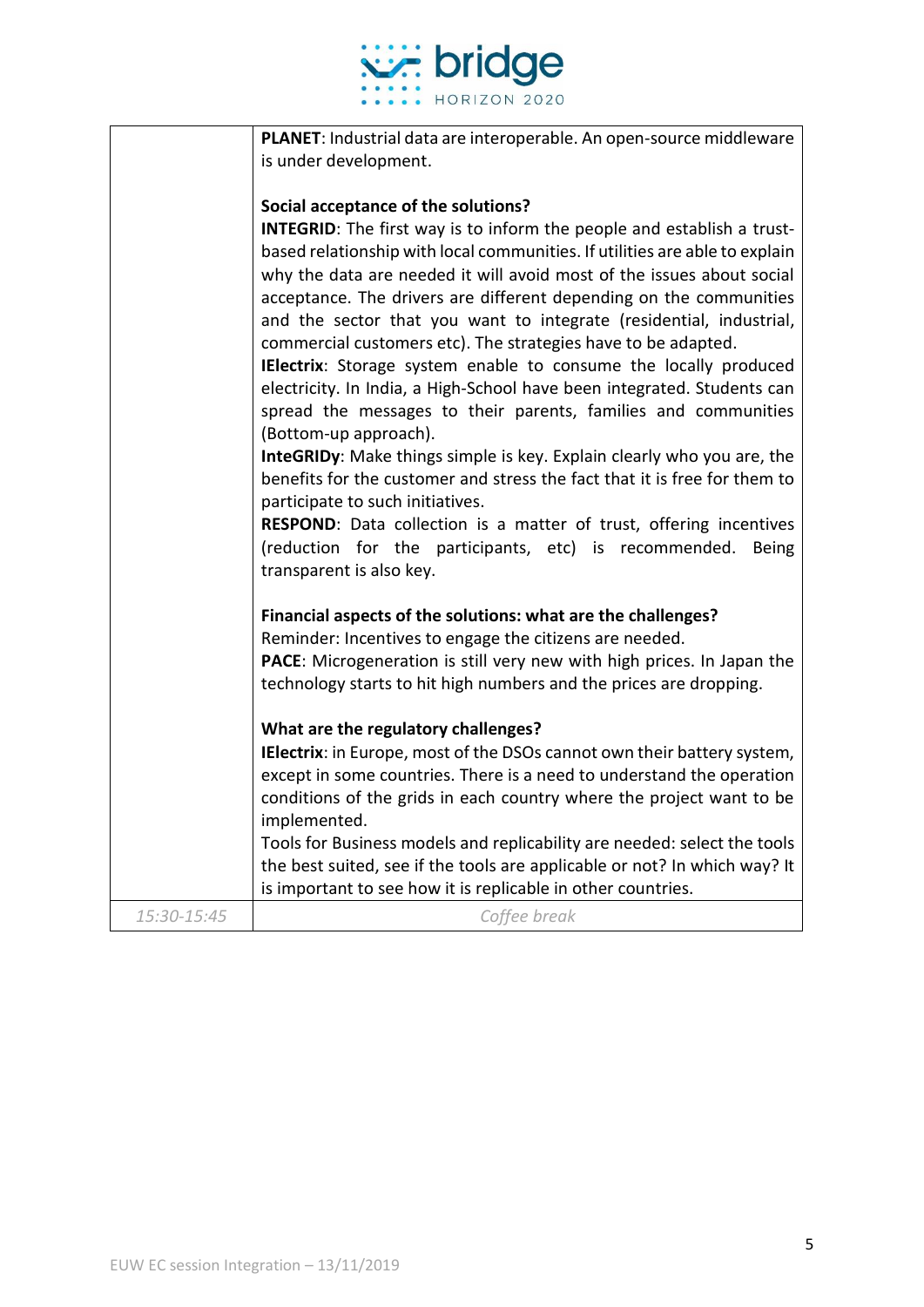

### **Part 2**

| 15:45-15:50                                           | Introduction by the Commission, Eric Lecomte (DG ENER.C2)                                                                                                                                                                                                                                                                                                                                                                                                                                                                                                                                                                                                                                                                            |
|-------------------------------------------------------|--------------------------------------------------------------------------------------------------------------------------------------------------------------------------------------------------------------------------------------------------------------------------------------------------------------------------------------------------------------------------------------------------------------------------------------------------------------------------------------------------------------------------------------------------------------------------------------------------------------------------------------------------------------------------------------------------------------------------------------|
|                                                       | Presentation of the agenda and participants.                                                                                                                                                                                                                                                                                                                                                                                                                                                                                                                                                                                                                                                                                         |
| 15:50-16:00                                           | ETIP SNET focus on sector integration - messages from preliminary<br>white paper on sector coupling - Antonio Iliceto (ETIP SNET vice chair)                                                                                                                                                                                                                                                                                                                                                                                                                                                                                                                                                                                         |
|                                                       | Presentation of ETIP SNET works and sector coupling white paper. The<br>ETIP SNET wants to address the whole system. Link with national<br>research programs to find synergies, as well as with H2020 projects.<br>Regarding the missions, extending global industrial leaderships is key.<br>The Vision 2050 was published in 2018, and now the group is working<br>on a 10-years roadmap and on the Implementation Plan 2020-2023.<br>What is Sector coupling? The optimisation among multi-energy options<br>for feeding industrial processes. Characteristics for storage in electric<br>and other energy system shall be defined precisely. The white paper<br>provides rational and categorization among storage and end-uses. |
|                                                       | Presentations of projects (5' per project) and Q&A - focus on business<br>models of sector integration, moderated<br>by Eric<br>Lecomte<br>(DG.ENER.C2)                                                                                                                                                                                                                                                                                                                                                                                                                                                                                                                                                                              |
| 16:00-16:30                                           | The questions addressed are: what are the sectors and energy vectors<br>integrated, how do they contribute to stabilise the grid for the benefit<br>of the whole system and what is the added value of the integration?<br>How the value of the services is shared and what is the business case?<br>The main points discussed are highlighted below by project.                                                                                                                                                                                                                                                                                                                                                                     |
| <b>WiseGRID,</b><br><b>Alvaro</b><br><b>Nofuentes</b> | The WiseGRID tools cover solar power, wind power, better<br>management of distribution grid, integrating electromobility field and<br>management of the batteries as well as smart homes and larger<br>buildings. The WiseGRID cockpit has been imagined: it is a framework<br>developed to manage the tools in a collaborative way and sustain the<br>integration of different sectors. Business models were studied for each<br>individual tool and the synergies between the solutions were explored<br>to enhance the utilisation of the portfolio solution.                                                                                                                                                                     |
| <b>Electrific, Maria</b><br>Perez Ortega              | The Electrific project covers the E-mobility sector to have a smart<br>vehicle grid integration and to enable the use of electric vehicle to<br>balance the grid. The need to increase awareness to facilitate the use<br>of electric vehicles is stressed as well as the importance of the link with<br>local renewables. Tools were developed to combine the interests from<br>the users and from the grid sides, including a charging plan:<br>Need to create pricing system that will convince people not to<br>charge when the demand is too high and stabilise the grid;<br>Monitoring the grid at local level, with % of renewables<br>available and get reward;                                                              |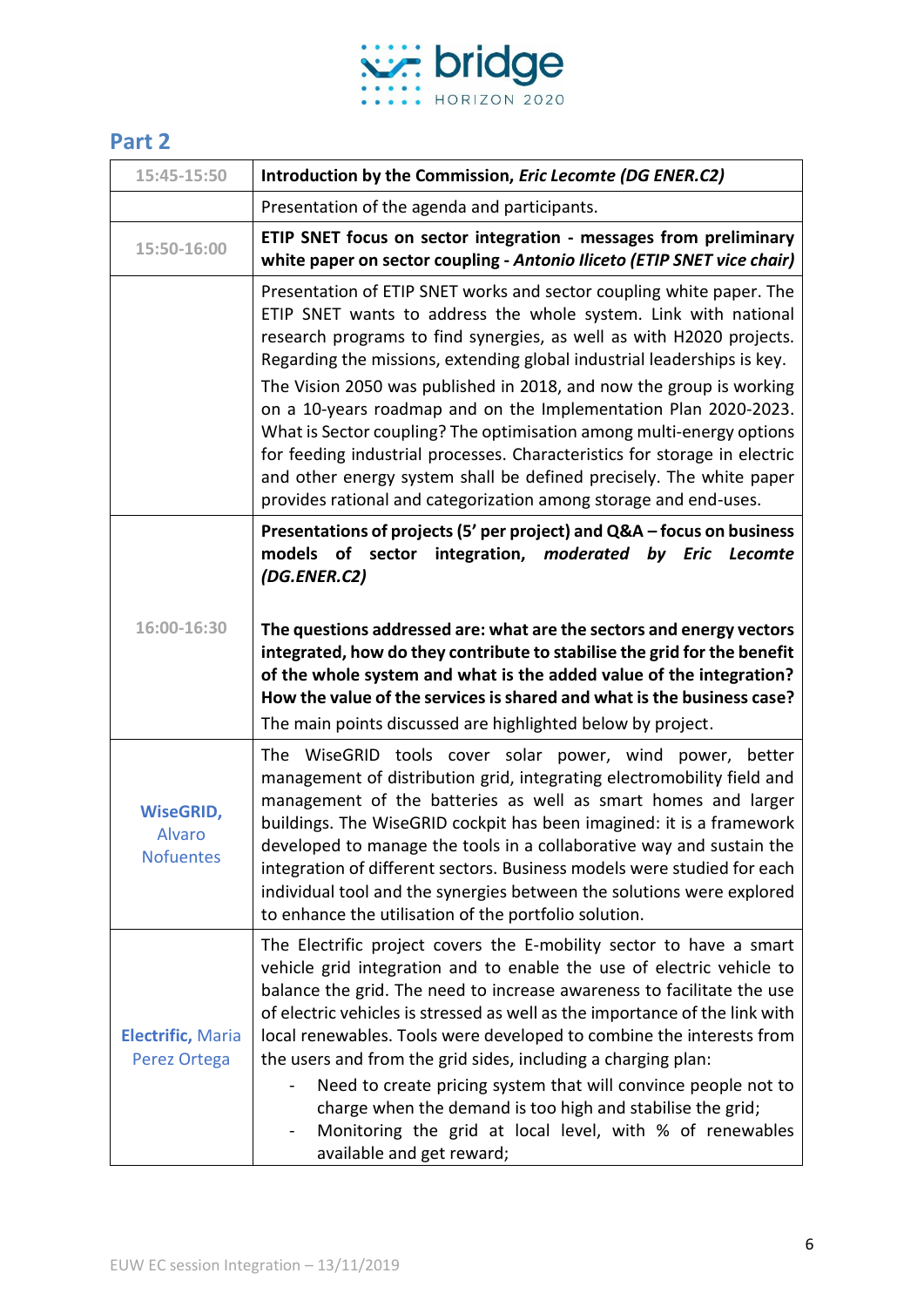

|                                       | Help the grid stability by scheduling fleets and booking the<br>charging system.                                                                                                                                                                                                                                                                                                                                                                                                                                                                                                                                                                                                                                                    |
|---------------------------------------|-------------------------------------------------------------------------------------------------------------------------------------------------------------------------------------------------------------------------------------------------------------------------------------------------------------------------------------------------------------------------------------------------------------------------------------------------------------------------------------------------------------------------------------------------------------------------------------------------------------------------------------------------------------------------------------------------------------------------------------|
|                                       | Win-win business cases have been identified for the complete solution<br>within the project.                                                                                                                                                                                                                                                                                                                                                                                                                                                                                                                                                                                                                                        |
| <b>COMPILE, Tomi</b><br><b>Medved</b> | The aim of COMPILE is to empower the local energy systems and foster<br>energy communities. The project uses key exploitable results from<br>other EU projects:<br>Four technical tools including a whole management system and<br>rules;<br>Two creation tools to help people understand the problem and<br>get them involved (Operations Support System and Decision<br>Support System).                                                                                                                                                                                                                                                                                                                                          |
|                                       | The added value of the project is the stimulation of people to choose<br>renewables solutions. For example, the module developed in the Value<br>tool is a decision support tool for consumers or communities that want<br>to start, join the energy community or just add additional flexible units<br>(add new PV, batteries, EV charging, CHP) to EnC (for Energy<br>Communities, name of the module developed in the project). It will also<br>allow them to explore different business models and see their<br>profitability. The community and cooperation aspect enable an easier<br>integration of Renewable Energy Sources (RES). Sector integration will<br>explore the possibilities of provision of Ancillary services. |
| <b>GOFLEX, Ludwig</b><br><b>Karg</b>  | The GOFLEX project global objective is to allow flexibility as a good on<br>the market, through, among others, commercial demos. It is stressed<br>that utilities would need open cloud-edge platform with an 'app store'<br>providing services to their customers. In the end, the aim is to optimize<br>BRP (Balance Responsible Party), DSO (Distribution System Operator)<br>and other operating activities. Above all, reliable frameworks and<br>protection of investment are needed. Within the project, two platforms<br>were created:<br>Flexibility market platform;<br>Aggregator platform.                                                                                                                              |
| <b>NOVICE, Daniel</b><br><b>Ring</b>  | Within the NOVICE project, Energy Performance Contract (EPC) is used<br>to enhance contract combining energy efficiency and demand<br>response. It helps building owners to maximise value of their assets in<br>offering their flexibility to the grid operator. It also leads to faster<br>repayment of investments.                                                                                                                                                                                                                                                                                                                                                                                                              |
| 16:30-17:00                           | Panel discussion, with projects participants and European<br><b>Commission</b>                                                                                                                                                                                                                                                                                                                                                                                                                                                                                                                                                                                                                                                      |
|                                       | The questions addressed are: how to better work together across<br>the projects, to overcome the challenges, maximise the benefits and<br>share lessons learned.                                                                                                                                                                                                                                                                                                                                                                                                                                                                                                                                                                    |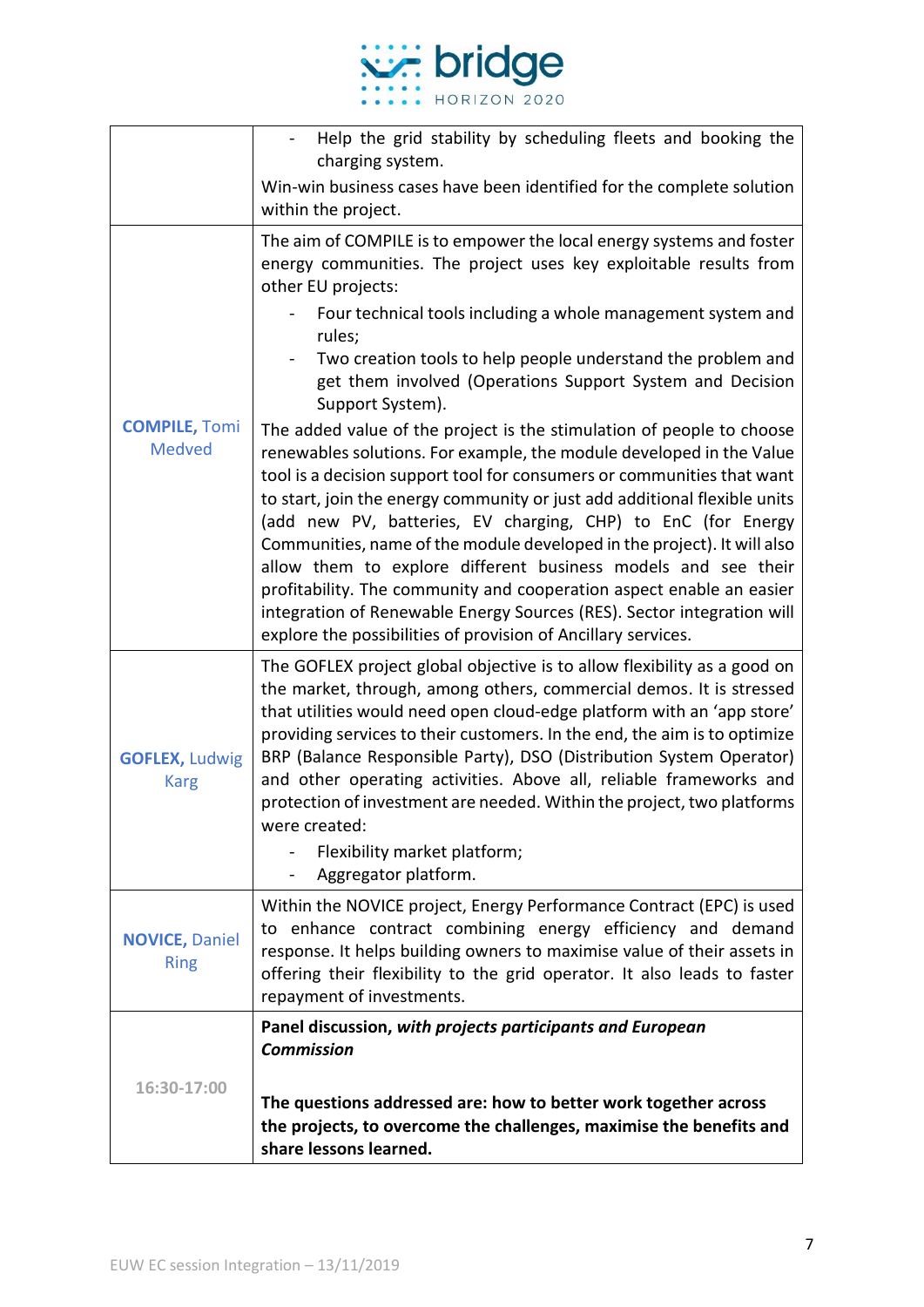

|             | Benefits and cost reductions have been highlighted. To valorise the<br>flexibility of providers in the market, it needs a renumeration. Would<br>it be enough? Are the costs reduction enough to remunerate the<br>flexibility providers?                                                                                                                                                     |
|-------------|-----------------------------------------------------------------------------------------------------------------------------------------------------------------------------------------------------------------------------------------------------------------------------------------------------------------------------------------------------------------------------------------------|
|             | The main points raised during the panel discussion are highlighted<br>below by project.                                                                                                                                                                                                                                                                                                       |
|             | <b>Electrific:</b> At a local level it is not sufficient but in the future at a country<br>level it could be different. There is currently a lack of dynamic pricing<br>regulation and it is a big issue. Flexibilities definition could be very<br>different depending on country situation.                                                                                                 |
|             | <b>GOFLEX:</b> Large scale deployment of electromobility will require Electric<br>Vehicles (EV) batteries to be flexible, otherwise the grids will not be<br>able to charge all EV at the same time (e.g. in the evening). Dynamic<br>pricing and market models' platforms (dealing platforms) would be<br>useful for dynamic prices and shall be adapted to the needs of the grid.           |
|             | WiseGRID: Low prices of electricity are obviously not sufficient to<br>convince flexibility providers to consume less during pick consumption<br>period. Regarding the prosumer it will depend on their motivation<br>(hospital vs private owners etc). Sectors specificities are essential<br>concerning their reactivity to low price.                                                      |
|             | <b>COMPILE:</b> It is not just a price issue. Including flexibility options for end-<br>users should become mandatory in the future.                                                                                                                                                                                                                                                          |
|             | <b>NOVICE:</b> It is not all about the money, for instance the EPC model<br>doesn't require investment from the end-user at the beginning of the<br>project. An automated trading for the consumers is needed to enable<br>the installation and release the regulation. Make easier the use of<br>flexibility devices and have a faster implementation in the communities<br>are pointed out. |
|             | What should be done at EU level to overcome barriers etc?                                                                                                                                                                                                                                                                                                                                     |
|             | <b>WiseGRID:</b> Repository is important to keep the lessons learned, BRIDGE<br>initiative is here for that.                                                                                                                                                                                                                                                                                  |
|             | ETIP-SNET: Longer lifecycle for EU projects websites are important to<br>not lose the outputs, making it mandatory could be a solution. It should<br>be compulsory for new projects to look at those websites.                                                                                                                                                                                |
|             | EC: It would be interesting to gather all the R&I initiatives together<br>(ETIP SNET, BRIDGE, Era.Net) and not duplicate existing platforms                                                                                                                                                                                                                                                   |
| 17:10-17:15 | Closing                                                                                                                                                                                                                                                                                                                                                                                       |
|             | EC: In the project's demonstrations, it seems difficult to reward<br>sufficiently the flexibility services and develop business models,<br>because of the lack of dynamic electricity prices. Another reason is also<br>that, with the limited penetration of intermittent renewables (RES) (on                                                                                               |